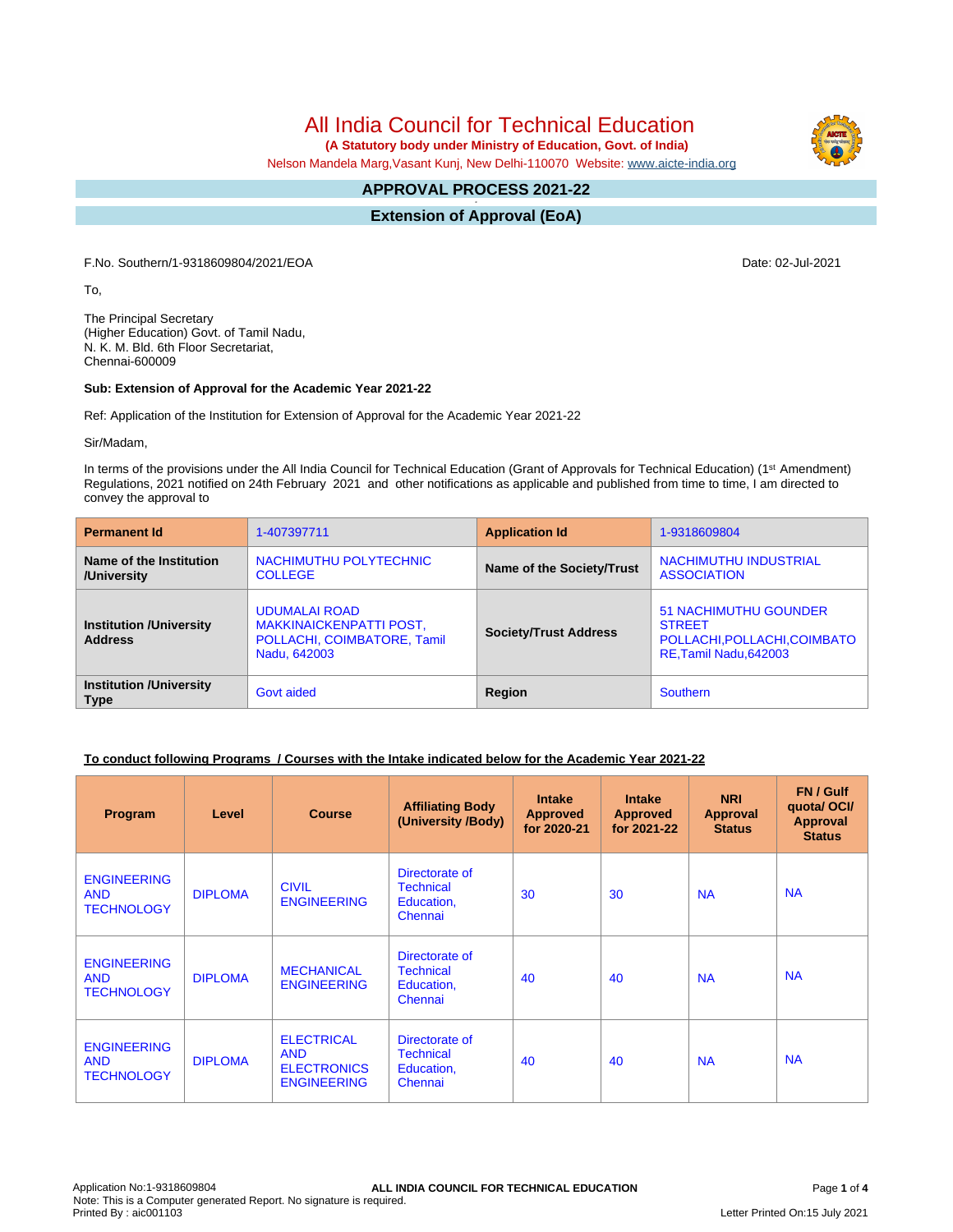| <b>ENGINEERING</b><br><b>AND</b><br><b>TECHNOLOGY</b> | <b>DIPLOMA</b>                | <b>ELECTRONICS &amp;</b><br><b>COMMUNICATIO</b><br><b>N ENGG</b>            | Directorate of<br><b>Technical</b><br>Education,<br>Chennai | 40 | 40 | <b>NA</b> | <b>NA</b> |
|-------------------------------------------------------|-------------------------------|-----------------------------------------------------------------------------|-------------------------------------------------------------|----|----|-----------|-----------|
| <b>ENGINEERING</b><br><b>AND</b><br><b>TECHNOLOGY</b> | <b>DIPLOMA</b>                | <b>TEXTILE</b><br><b>TECHNOLOGY</b>                                         | Directorate of<br><b>Technical</b><br>Education,<br>Chennai | 40 | 40 | <b>NA</b> | <b>NA</b> |
| <b>ENGINEERING</b><br><b>AND</b><br><b>TECHNOLOGY</b> | <b>DIPLOMA</b>                | <b>AUTOMOBILE</b><br><b>ENGINEERING</b>                                     | Directorate of<br><b>Technical</b><br>Education,<br>Chennai | 40 | 40 | <b>NA</b> | <b>NA</b> |
| <b>ENGINEERING</b><br><b>AND</b><br><b>TECHNOLOGY</b> | <b>DIPLOMA</b>                | <b>REFRIGERATIO</b><br>N & AIR<br><b>CONDITIONING</b>                       | Directorate of<br><b>Technical</b><br>Education,<br>Chennai | 30 | 30 | <b>NA</b> | <b>NA</b> |
| <b>ENGINEERING</b><br><b>AND</b><br><b>TECHNOLOGY</b> | <b>DIPLOMA</b>                | <b>COMPUTER</b><br><b>ENGINEERING</b>                                       | Directorate of<br><b>Technical</b><br>Education,<br>Chennai | 30 | 30 | <b>NA</b> | <b>NA</b> |
| <b>ENGINEERING</b><br><b>AND</b><br><b>TECHNOLOGY</b> | <b>DIPLOMA</b>                | <b>PRINTING</b><br><b>TECHNOLOGY</b>                                        | Directorate of<br><b>Technical</b><br>Education,<br>Chennai | 30 | 30 | <b>NA</b> | <b>NA</b> |
| <b>ENGINEERING</b><br><b>AND</b><br><b>TECHNOLOGY</b> | <b>DIPLOMA</b>                | <b>MECHANICAL</b><br><b>ENGINEERING</b><br>(SANDWICH)                       | Directorate of<br><b>Technical</b><br>Education,<br>Chennai | 30 | 30 | <b>NA</b> | <b>NA</b> |
| <b>ENGINEERING</b><br><b>AND</b><br><b>TECHNOLOGY</b> | <b>DIPLOMA</b>                | <b>MECHANICAL</b><br><b>ENGINEERING</b>                                     | Directorate of<br><b>Technical</b><br>Education,<br>Chennai | 60 | 60 | <b>NA</b> | <b>NA</b> |
| <b>ENGINEERING</b><br><b>AND</b><br><b>TECHNOLOGY</b> | <b>DIPLOMA</b>                | <b>ELECTRONICS &amp;</b><br><b>COMMUNICATIO</b><br><b>N ENGG</b>            | Directorate of<br><b>Technical</b><br>Education,<br>Chennai | 60 | 60 | <b>NA</b> | <b>NA</b> |
| <b>ENGINEERING</b><br><b>AND</b><br><b>TECHNOLOGY</b> | <b>DIPLOMA</b>                | <b>ELECTRICAL</b><br><b>AND</b><br><b>ELECTRONICS</b><br><b>ENGINEERING</b> | Directorate of<br><b>Technical</b><br>Education,<br>Chennai | 60 | 60 | <b>NA</b> | <b>NA</b> |
| <b>ENGINEERING</b><br><b>AND</b><br><b>TECHNOLOGY</b> | <b>DIPLOMA</b>                | <b>AUTOMOBILE</b><br><b>ENGINEERING</b>                                     | Directorate of<br><b>Technical</b><br>Education,<br>Chennai | 60 | 60 | <b>NA</b> | <b>NA</b> |
| <b>ENGINEERING</b><br><b>AND</b><br><b>TECHNOLOGY</b> | <b>POST</b><br><b>DIPLOMA</b> | <b>AUTOMOBILE</b><br><b>ENGINEERING</b>                                     | Directorate of<br><b>Technical</b><br>Education,<br>Chennai | 10 | 10 | <b>NA</b> | <b>NA</b> |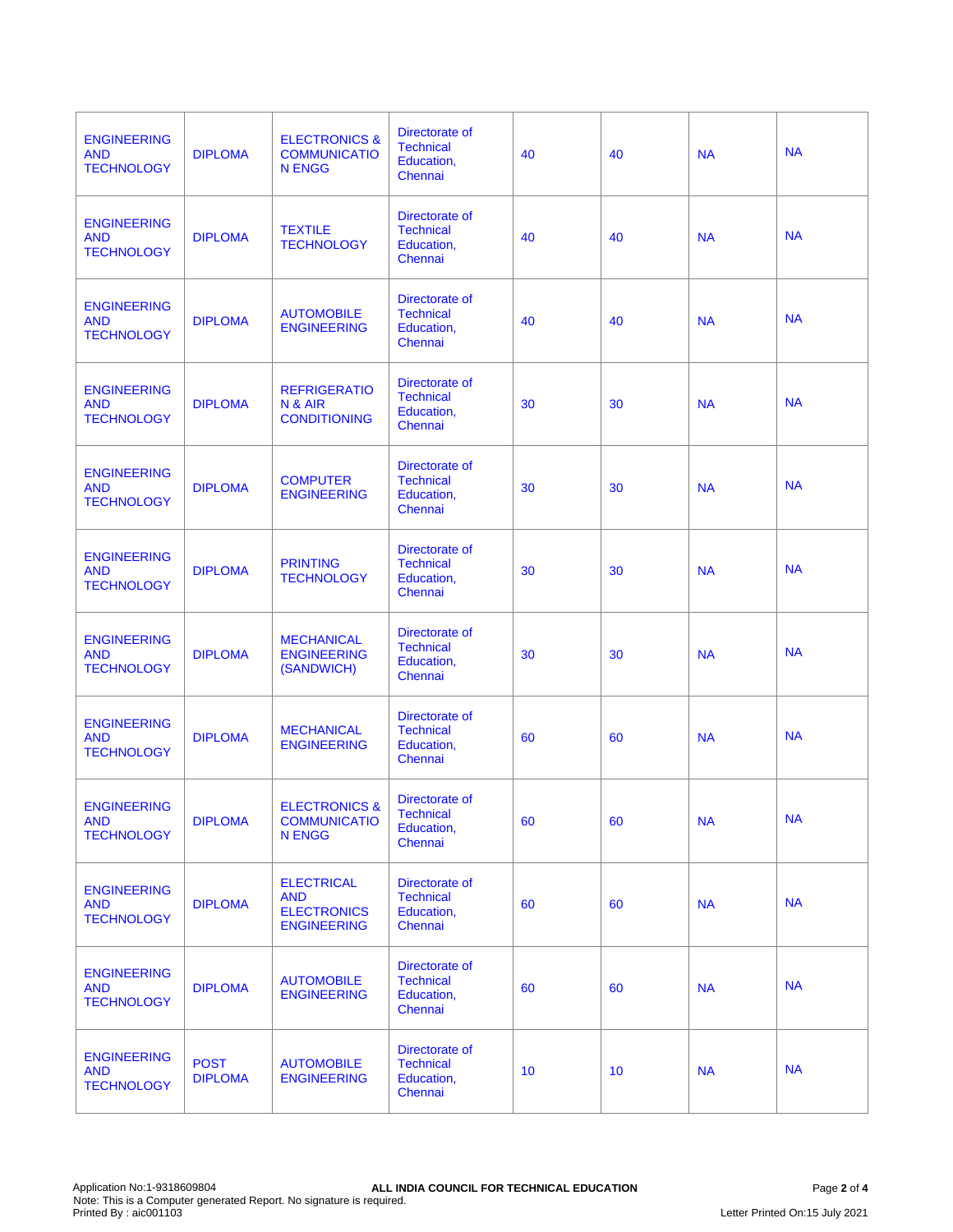| <b>ENGINEERING</b><br><b>AND</b><br><b>TECHNOLOGY</b> | <b>DIPLOMA</b> | <b>ELECTRICAL</b><br><b>AND</b><br><b>ELECTRONICS</b><br><b>ENGINEERING</b> | Directorate of<br><b>Technical</b><br>Education,<br>Chennai | 30       | 30         | <b>NA</b> | <b>NA</b> |
|-------------------------------------------------------|----------------|-----------------------------------------------------------------------------|-------------------------------------------------------------|----------|------------|-----------|-----------|
| <b>ENGINEERING</b><br><b>AND</b><br><b>TECHNOLOGY</b> | <b>DIPLOMA</b> | <b>MECHANICAL</b><br><b>ENGINEERING</b>                                     | Directorate of<br><b>Technical</b><br>Education,<br>Chennai | 30       | 30         | <b>NA</b> | <b>NA</b> |
| <b>ENGINEERING</b><br><b>AND</b><br><b>TECHNOLOGY</b> | <b>DIPLOMA</b> | <b>MECHATRONIC</b><br>S                                                     | Directorate of<br><b>Technical</b><br>Education,<br>Chennai | 30       | 30         | <b>NA</b> | <b>NA</b> |
| <b>ENGINEERING</b><br><b>AND</b><br><b>TECHNOLOGY</b> | <b>DIPLOMA</b> | <b>COMMUNICATIO</b><br>N AND<br><b>COMPUTER</b><br><b>NETWORKING</b>        | Directorate of<br><b>Technical</b><br>Education,<br>Chennai | $\Omega$ | $60^{#}\%$ | <b>NA</b> | <b>NA</b> |

## Approved New Course(s)

### **Course(s) Applied for Closure by the Institution for the Academic Year 2021-22**

| <b>Program</b>                                        | Level          | <b>Course</b>            | <b>Affiliating Body</b><br>(Univ/Body)                   | <b>Course Closure Status</b> |
|-------------------------------------------------------|----------------|--------------------------|----------------------------------------------------------|------------------------------|
| <b>ENGINEERING</b><br><b>AND</b><br><b>TECHNOLOGY</b> | <b>DIPLOMA</b> | <b>CIVIL ENGINEERING</b> | Directorate of<br><b>Technical Education,</b><br>Chennai | Approved                     |

## **It is mandatory to comply with all the essential requirements as given in APH 2021-22 (Appendix 6)**